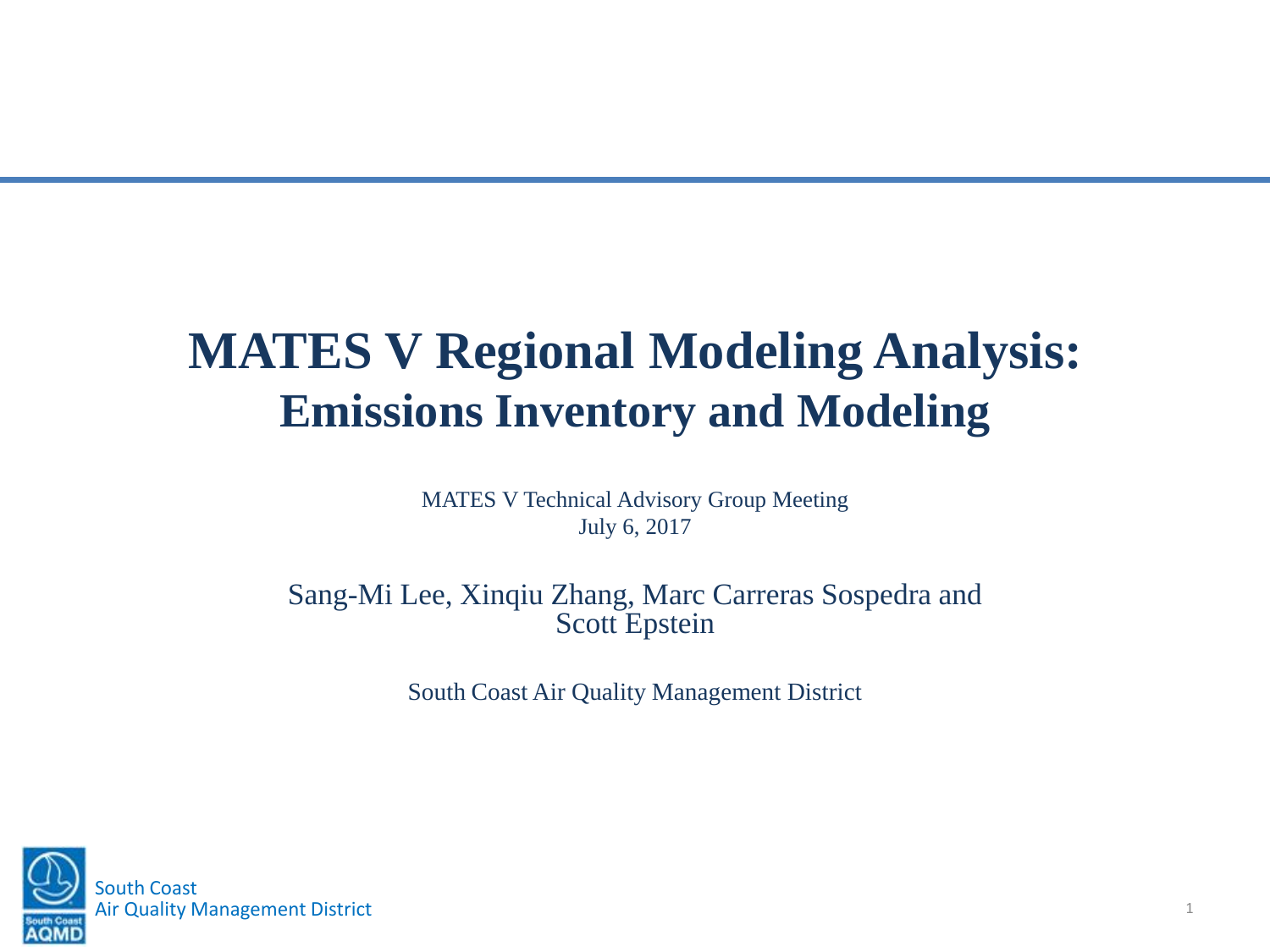#### **Toxic Air Contaminants (TAC) Inventories for MATES-IV**

- MATES IV: 2012-2013
- Criteria Pollutant Inventories:
	- Based on 2012 AQMP Inventories
	- Projected from 2008 (base year) to 2012
- TAC Emissions from Speciation of TOG and PM Emissions Using CARB Profiles
- Hourly Emissions in 2x2Km Grids for Regional Modeling

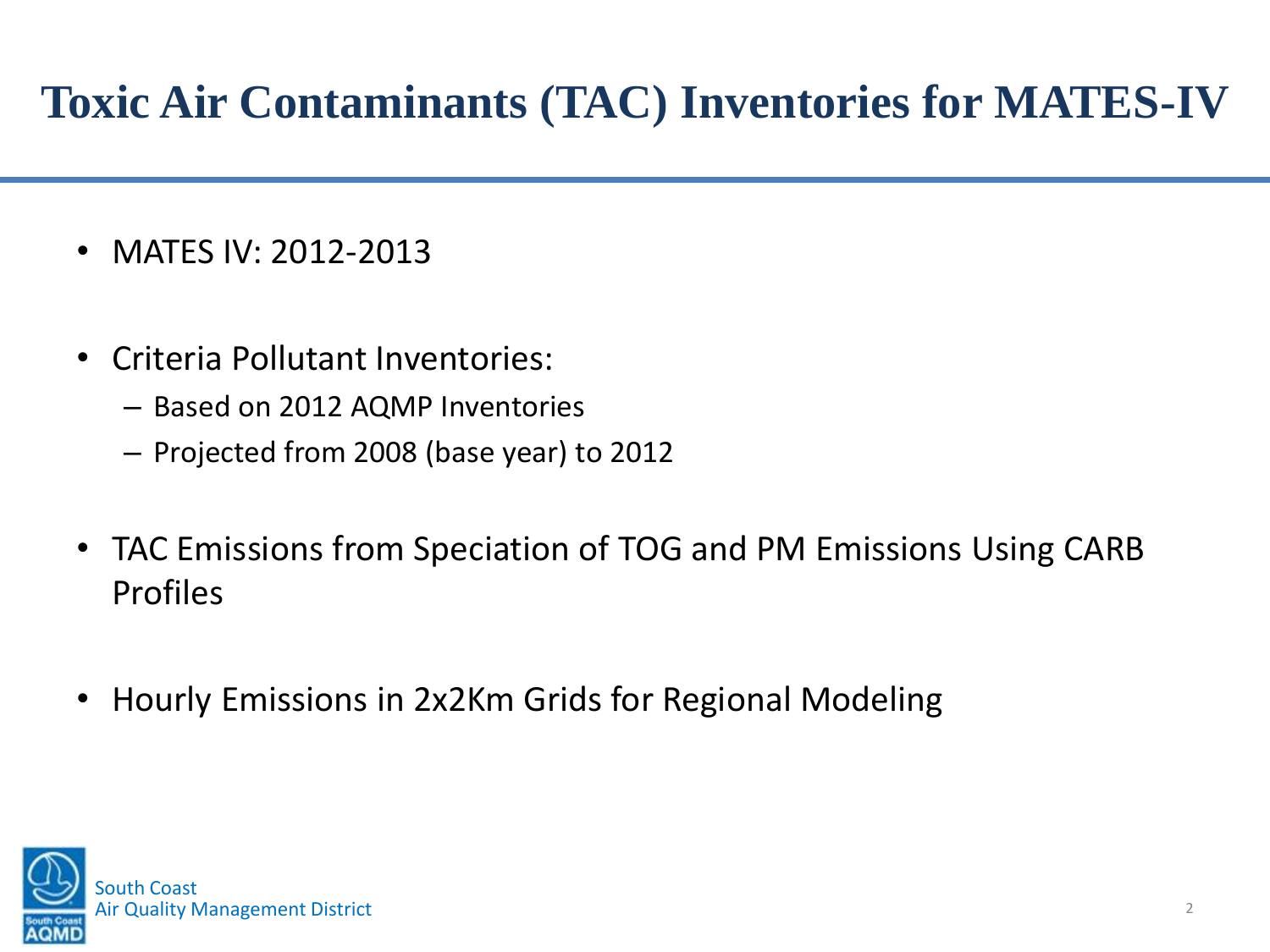# **Emissions Inventory for MATES V**

- Point & Area sources
	- 2016 AQMP inventory
	- Annual Emissions Report for 2017 or 2018 upon availability
- On-Road
	- Emissions rates from EMFAC 2017
	- VMT and travel activity data for 2018
		- SCAG'S 2016 RTP/SCS Travel Demand Model estimates
- Off-Road
	- 2016 AQMP inventory projected for 2018
	- Port and OGV will be revised using the most recent available data
		- Discrepancy between projection from actual data
	- Incorporating Revisions Available by 2019

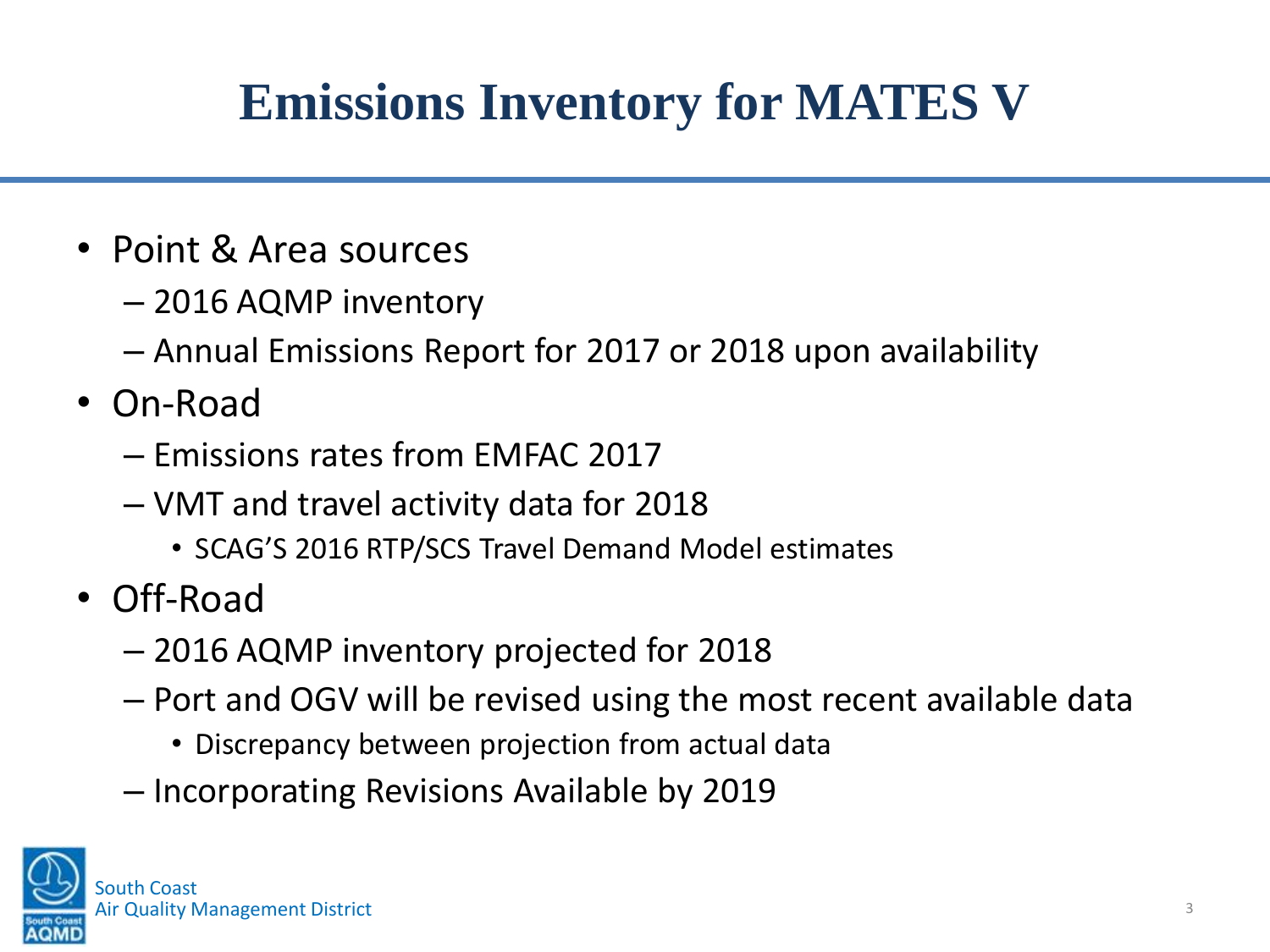### **On-Road Emissions Inventory for the 2016 AQMP**

- Based on real-time sensor data
- Light and Medium duty vehicles
	- California Department of Transportation Performance Measurement System (Caltrans PeMS)
	- > 9000 traffic monitoring stations
- Heavy duty vehicles
	- CalTrans PeMS Weight-In-Motion (WIM)





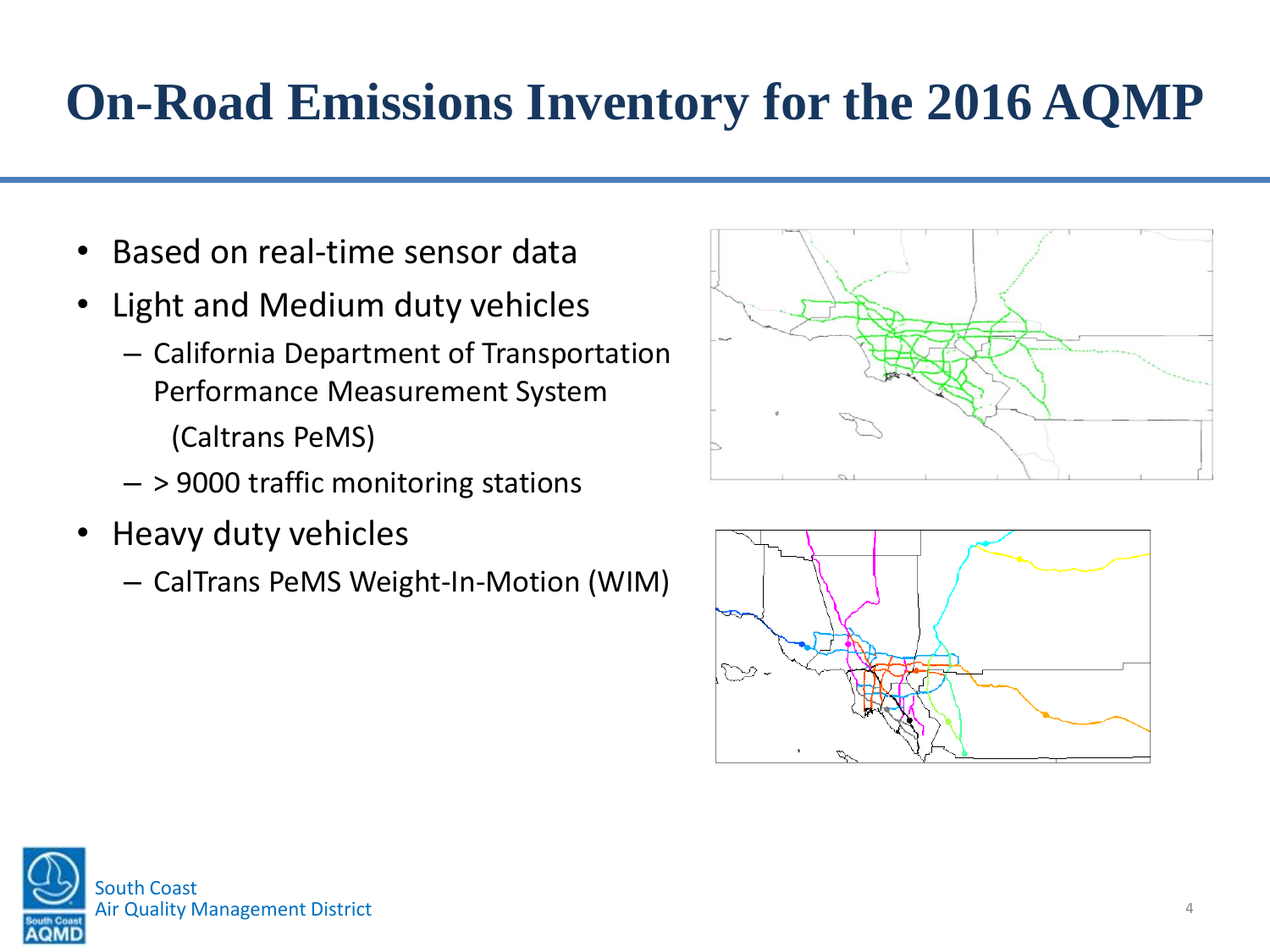# **Possible Improvements**

- Latest CARB Speciation Profiles upon availability
- Utilizing Permit Information to Allocate Minor Point Sources to Specific Locations
	- Minor Point sources are currently treated as area source
- Finer Scale spatial representations of
	- On-Road Emissions
	- Railroad Emissions
- Re-evaluating Ocean Going Vessels
	- Projection vs. Actual reported emissions
	- GPS based real-time ship location data, AIS (Automatic identification system)
- Improving aircraft taking-off and landing emissions
	- ACARS (Aircraft Communications Addressing and Reporting System)
	- "Aircraft Situation Display to Industry" (ASDI) data
	- Collaboration with CARB

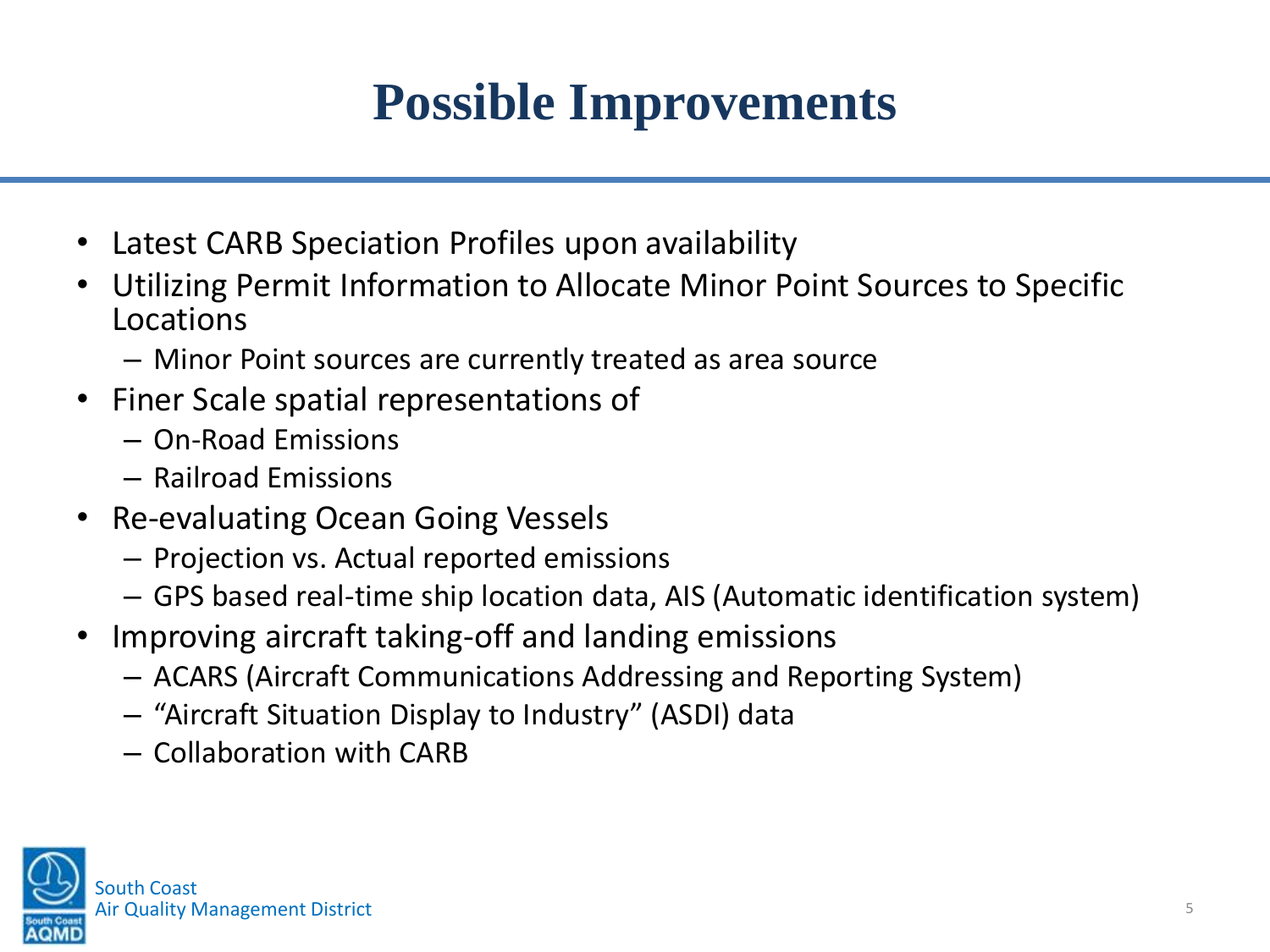# **AIS (Automatic identification system) Marine Traffic Data**

- The automatic identification system (AIS) is an automatic tracking system used for collision avoidance on ships and by vessel traffic services (VTS).
- Provides vessel type, size, position, course, and speed.



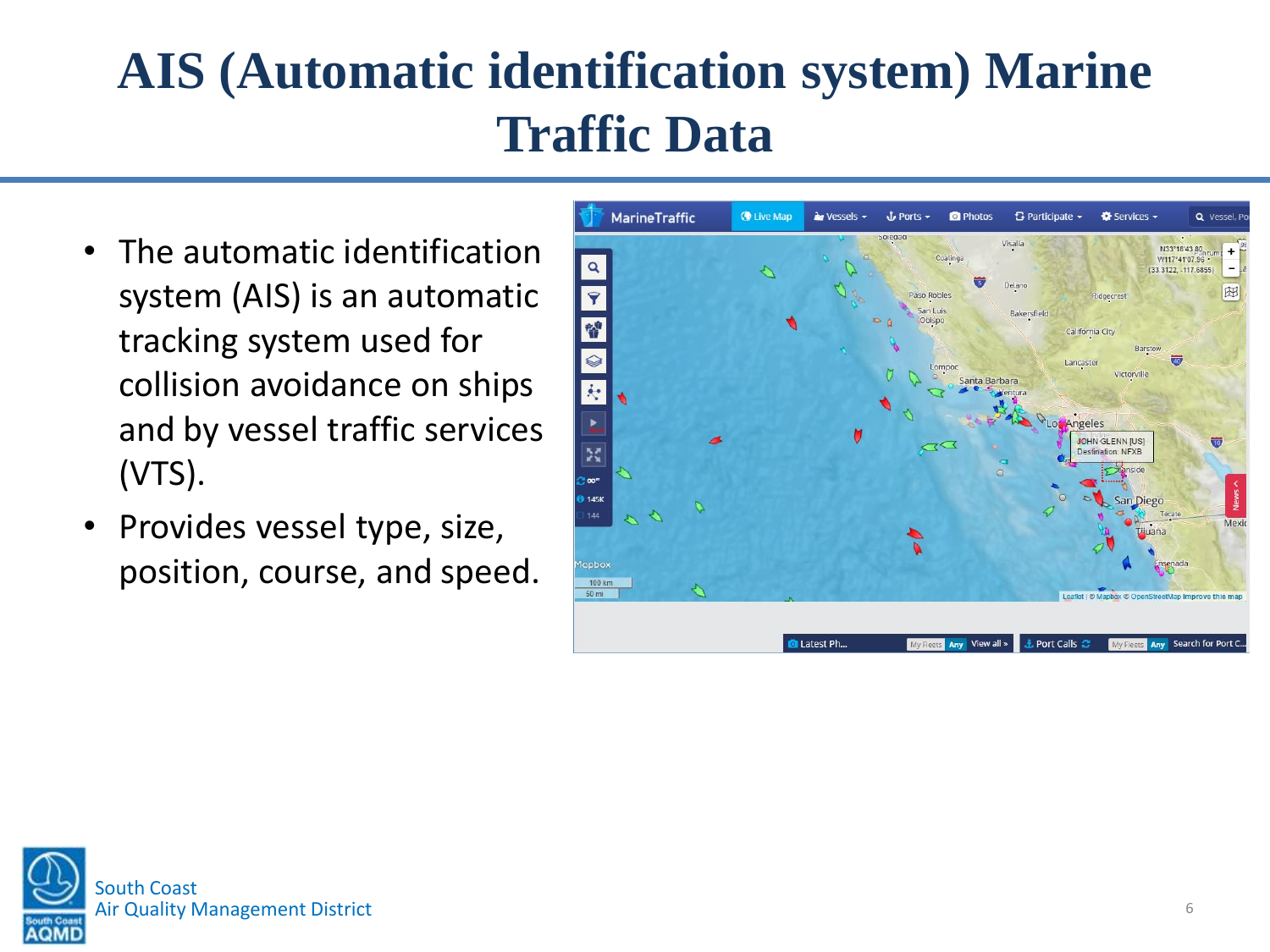### **Example of AIS ship data near Port of LA**





Q Vessel.

Ü

1/33"18'43 80

树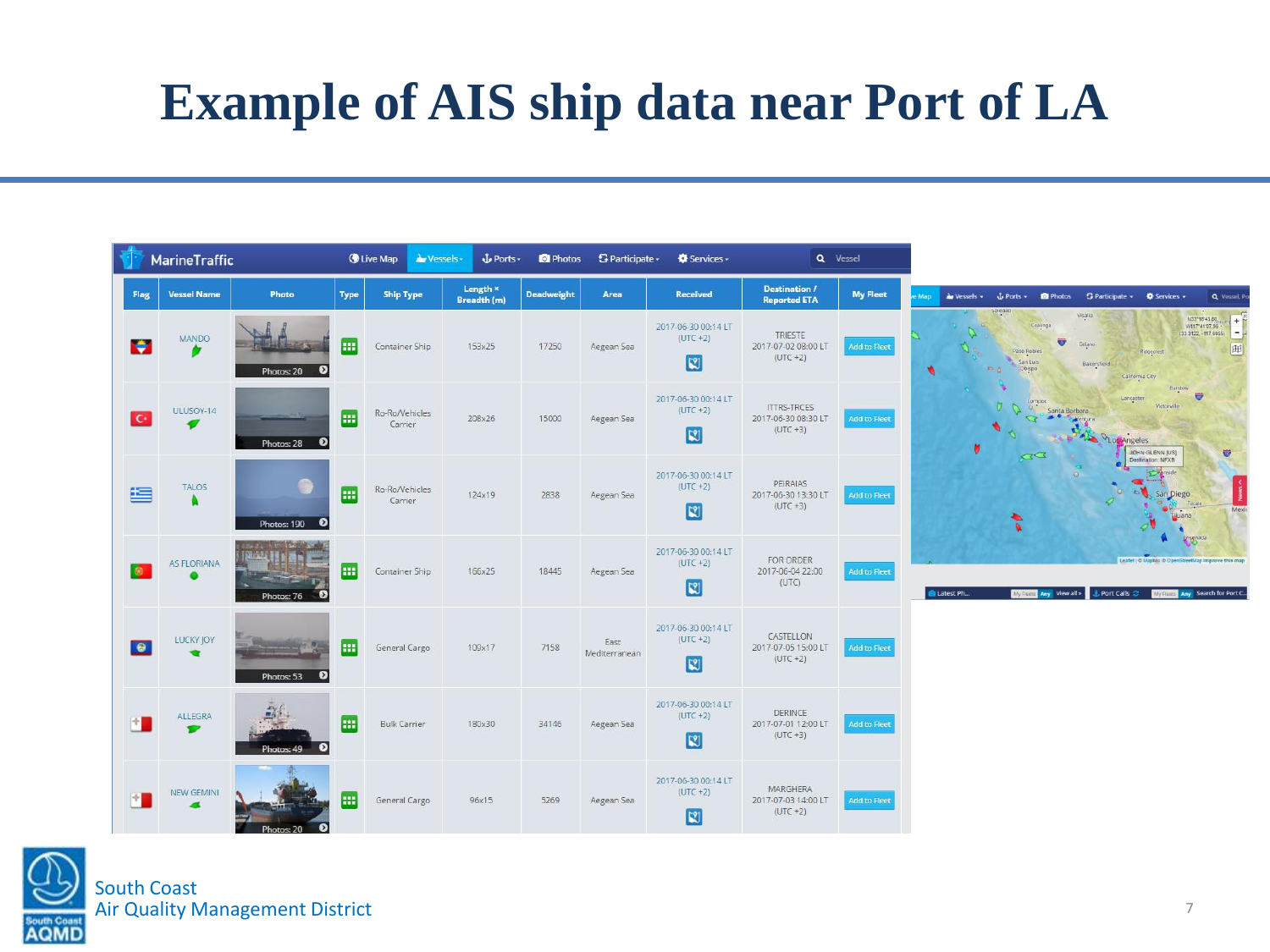#### **Aloft Aircraft Emissions**



( Source: www.flickr.com)

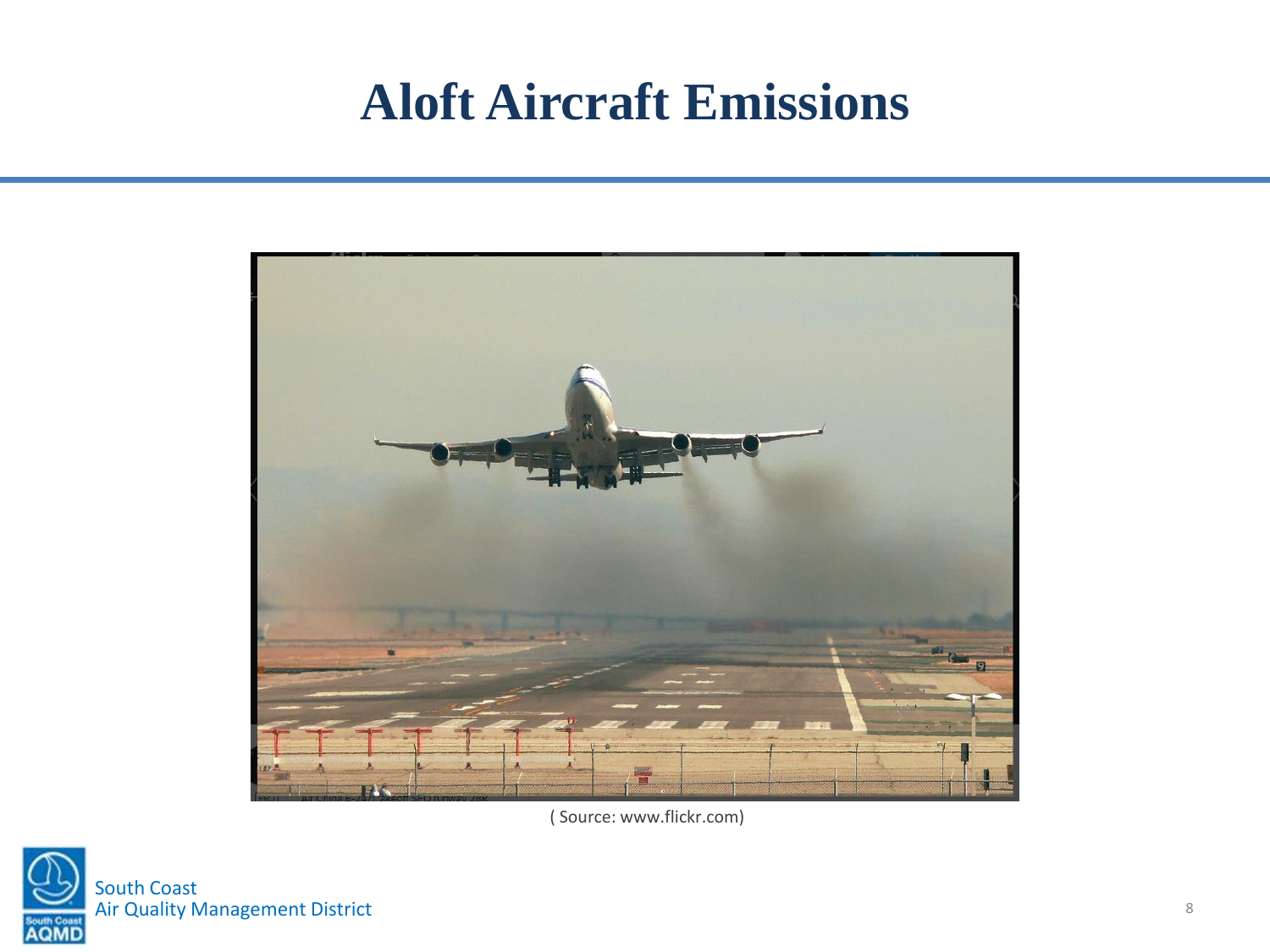### **Chemical Transport Modeling**

- Same as MATES IV
- 2 km by 2 km grid resolution
- Domain covers the Basin, major OGV corridors and the Coachella Valley



Figure 4-1. MATES IV Modeling Domain. Shaded area highlights the grid extension to the MATES III modeling domain.

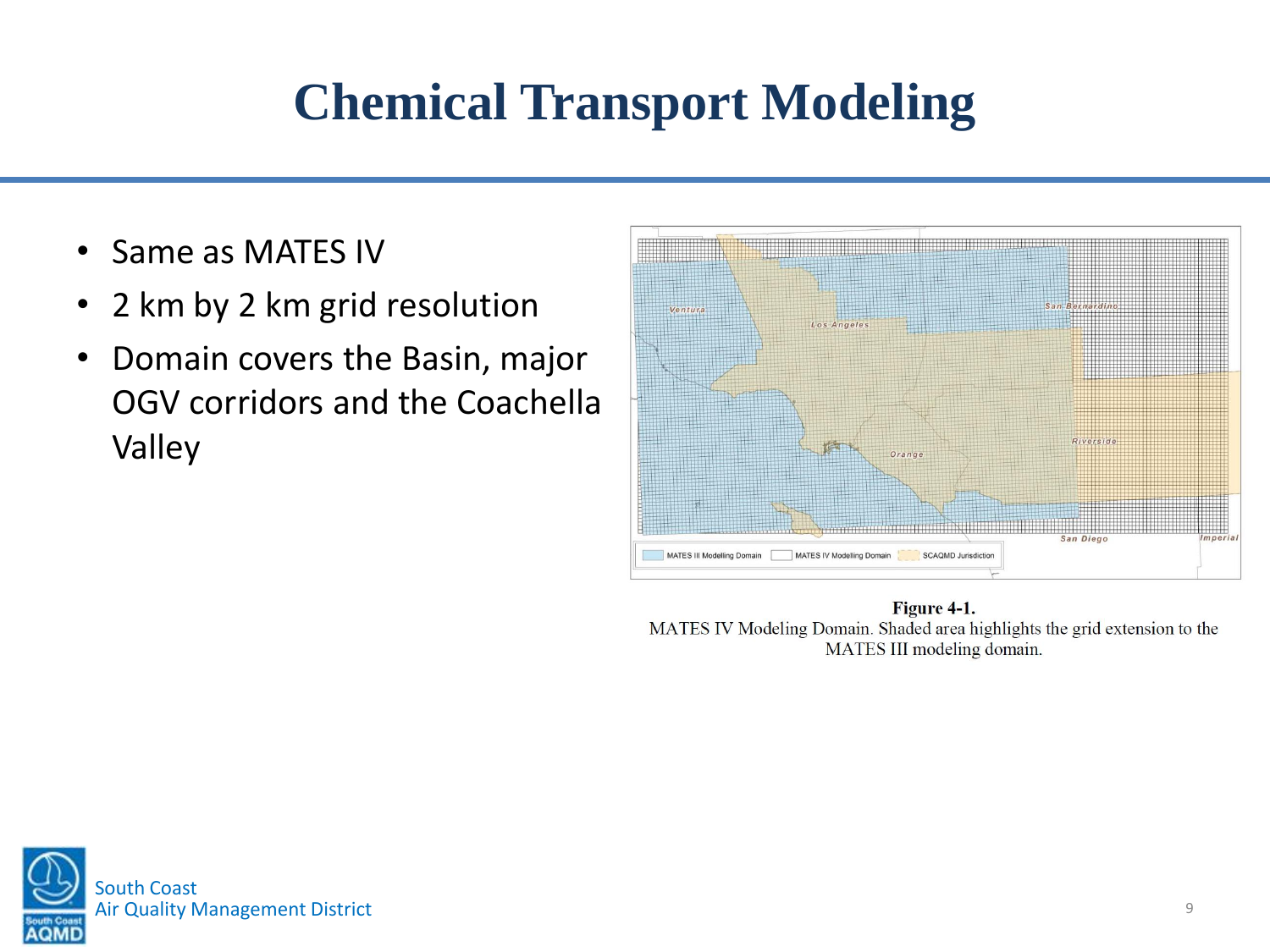# **Modeling Platform: Dispersion Platform**

- In-House Emissions Model
- Meteorological Model to provide dispersion platform
	- WRF mesoscale model
	- NAM and NARR as initial and boundary values
	- Considering urban parameterizations with high-resolution urban morphology, and high-resolution landuse data from SCAG

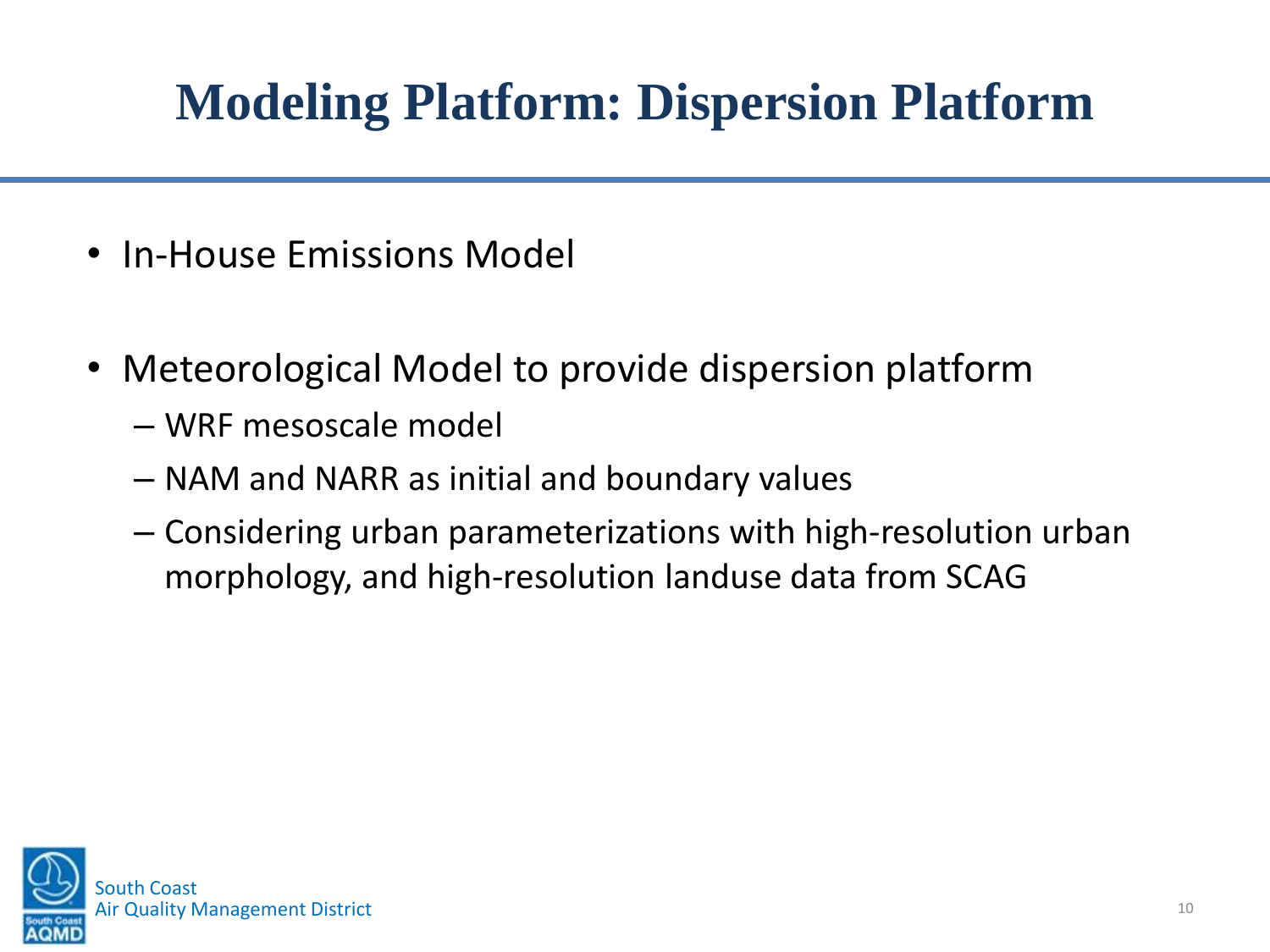# **Modeling Platform: Chemical Transport Platform**

- CAMx/rTRAC
	- Reactive Tracer probing algorithm
	- In MATES IV simulations, 20 toxic species were identified as a major risk contributors
- CMAQ
	- Primary modeling platform for the 2012 and 2016 AQMPs
	- Offers several options to account for chemical reactions and source apportionment probing tool for toxic species
	- Still needs customization to enable tracking of key toxic contaminants and source contributions to them.

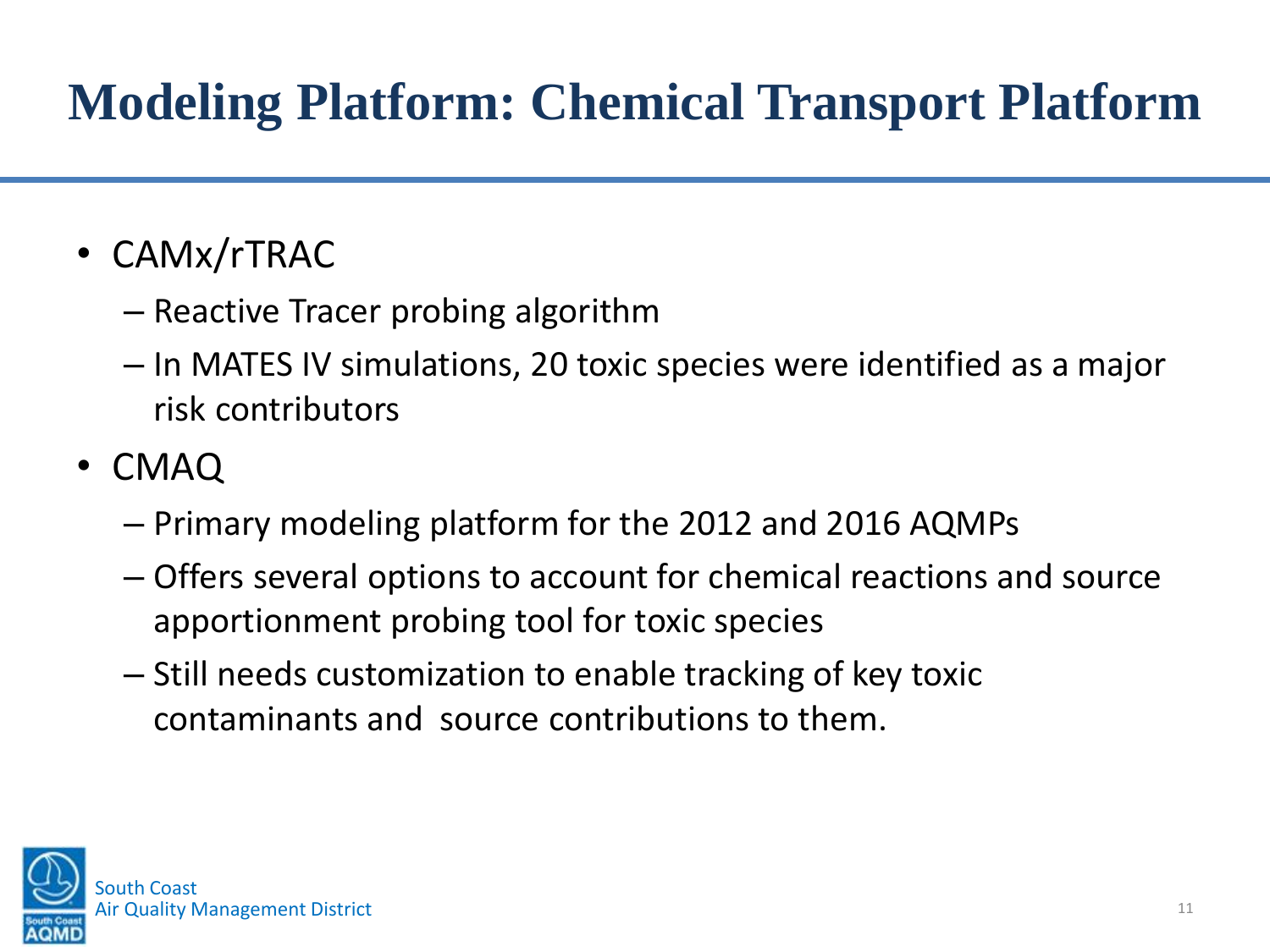### **Toxics reported in MATES IV**

| <b>Species</b>     | <b>Type</b>  | CB6MP_AE6_AQ<br>(CMAQ 5.2) | SAPRC99tx3_ae5_aq<br>(CMAQ 5.0.2) | saprc07tc_ae6_aq<br>(CMAQ 5.2) |
|--------------------|--------------|----------------------------|-----------------------------------|--------------------------------|
| 1,3 Butadiene      | Gas          | BUTADIENE13                | $\checkmark$                      | $\checkmark$                   |
| Acetaldehyde       | Gas          | ALD2, ALD2_PRIMARY         | $\checkmark$                      | $\checkmark$                   |
| As (2.5)           | Aerosol      | AAS (I)                    |                                   |                                |
| As (TSP)           | Aerosol      | AAS(I,J,K)                 |                                   |                                |
| Benzene            | Gas          | <b>BENZENE</b>             | $\checkmark$                      | $\checkmark$                   |
| Cd(2.5)            | Aerosol      | ACD (I)                    | $\checkmark$                      |                                |
| Cd (TSP)           | Aerosol      | <b>ACD</b> (I, J, K)       | $\checkmark$                      |                                |
| Cr6 (TSP)          | Aerosol      | ACR_VI (I, J, K)           | $\checkmark$                      |                                |
| $EC_{10}$          | Aerosol      | $DE\_EC$ (I,J)             |                                   |                                |
| $EC_{2.5}$         | Aerosol      | $DE\_EC$ (I)               |                                   |                                |
| Formaldehyde       | Gas          | FORM,<br>FORM PRIMARY      | $\checkmark$                      | $\checkmark$                   |
| Methylene Chloride | Non-reactive | CL2_ME                     | $\checkmark$                      |                                |
| Naphthalene        | Non-reactive | NAPHTHALENE                | $\checkmark$                      |                                |
| Ni (2.5)           | Aerosol      | ANI (I)                    | $\checkmark$                      |                                |
| Ni (TSP)           | Aerosol      | ANI (I, J, K)              | $\checkmark$                      |                                |
| Pb(2.5)            | Aerosol      | APB(I)                     | $\checkmark$                      |                                |
| Pb (TSP)           | Aerosol      | APB (I,J,K)                | $\checkmark$                      |                                |
| P-Dichlorobenzene  | Non-reactive | DICHLOROBENZENE            | $\checkmark$                      |                                |
| Perchloroethylene  | Non-reactive | CL4_ETHE                   | $\checkmark$                      |                                |
| Trichloroethylene  | Non-reactive | CL3 ETHE                   | $\checkmark$                      |                                |